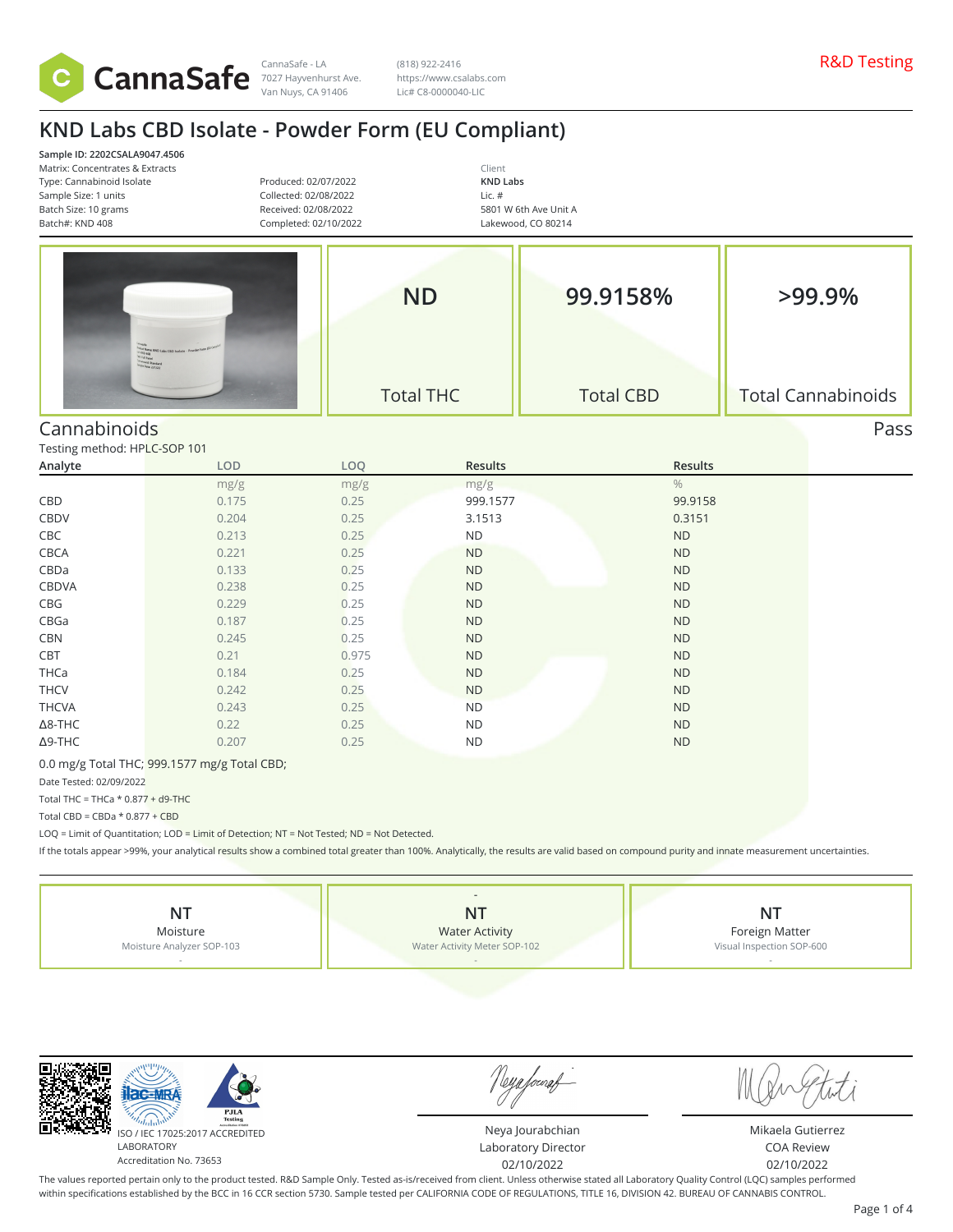

Van Nuys, CA 91406

(818) 922-2416 https://www.csalabs.com Lic# C8-0000040-LIC

## **KND Labs CBD Isolate - Powder Form (EU Compliant)**

**Sample ID: 2202CSALA9047.4506** Matrix: Concentrates & Extracts Type: Cannabinoid Isolate Sample Size: 1 units Batch Size: 10 grams Batch#: KND 408

Produced: 02/07/2022 Collected: 02/08/2022 Received: 02/08/2022 Completed: 02/10/2022

Client **KND Labs** Lic. # 5801 W 6th Ave Unit A Lakewood, CO 80214

### Pesticides Pass

| Testing method: LCMS & GCMS-SOP 301 and 302 |            |           |                |                |               |                         |            |           |                |           |        |
|---------------------------------------------|------------|-----------|----------------|----------------|---------------|-------------------------|------------|-----------|----------------|-----------|--------|
| Analyte                                     | <b>LOD</b> | LOQ       | Limit          | <b>Results</b> | <b>Status</b> | Analyte                 | <b>LOD</b> | LOQ       | Limit          | Results   | Status |
|                                             | $\mu$ g/g  | $\mu$ g/g | $\mu$ g/g      | $\mu$ g/g      |               |                         | $\mu$ g/g  | $\mu$ g/g | $\mu$ g/g      | $\mu$ g/g |        |
| Abamectin                                   | 0.037      | 0.068     | 0.1            | <b>ND</b>      | Pass          | Fludioxonil             | 0.05       | 0.078     | 0.1            | <b>ND</b> | Pass   |
| Acephate                                    | 0.035      | 0.078     | 0.1            | <b>ND</b>      | Pass          | Hexythiazox             | 0.041      | 0.078     | 0.1            | <b>ND</b> | Pass   |
| Acequinocyl                                 | 0.033      | 0.078     | 0.1            | <b>ND</b>      | Pass          | Imazalil *              | 0.047      | 0.078     | 0.047          | <b>ND</b> | Pass   |
| Acetamiprid                                 | 0.034      | 0.078     | 0.1            | <b>ND</b>      | Pass          | Imidacloprid            | 0.033      | 0.078     | 5              | <b>ND</b> | Pass   |
| Aldicarb *                                  | 0.032      | 0.078     | 0.032          | <b>ND</b>      | Pass          | Kresoxim Methyl         | 0.033      | 0.078     | 0.1            | <b>ND</b> | Pass   |
| Azoxystrobin                                | 0.033      | 0.078     | 0.1            | <b>ND</b>      | Pass          | Malathion               | 0.05       | 0.078     | 0.5            | <b>ND</b> | Pass   |
| Bifenazate                                  | 0.069      | 0.078     | 0.1            | <b>ND</b>      | Pass          | Metalaxyl               | 0.036      | 0.078     | $\overline{2}$ | <b>ND</b> | Pass   |
| Bifenthrin                                  | 0.067      | 0.078     | 3              | <b>ND</b>      | Pass          | Methiocarb *            | 0.05       | 0.078     | 0.05           | <b>ND</b> | Pass   |
| <b>Boscalid</b>                             | 0.045      | 0.078     | 0.1            | <b>ND</b>      | Pass          | Methomyl                | 0.04       | 0.078     | $\mathbf{1}$   | <b>ND</b> | Pass   |
| Captan                                      | 0.53       | 0.625     | 0.7            | <b>ND</b>      | Pass          | Methyl Parathion *      | 0.052      | 0.078     | 0.052          | <b>ND</b> | Pass   |
| Carbaryl                                    | 0.04       | 0.078     | 0.5            | <b>ND</b>      | Pass          | Mevinphos *             | 0.034      | 0.078     | 0.034          | <b>ND</b> | Pass   |
| Carbofuran *                                | 0.034      | 0.078     | 0.034          | <b>ND</b>      | Pass          | Myclobutanil            | 0.062      | 0.078     | 0.1            | <b>ND</b> | Pass   |
| Chlorantraniliprole                         | 0.033      | 0.078     | 10             | <b>ND</b>      | Pass          | Naled                   | 0.052      | 0.078     | 0.1            | <b>ND</b> | Pass   |
| Chlordane *                                 | 0.067      | 0.078     | 0.067          | <b>ND</b>      | Pass          | Oxamyl                  | 0.033      | 0.078     | 0.5            | <b>ND</b> | Pass   |
| Chlorfenapyr *                              | 0.067      | 0.078     | 0.067          | <b>ND</b>      | Pass          | Paclobutrazol *         | 0.062      | 0.078     | 0.062          | <b>ND</b> | Pass   |
| Chlorpyrifos *                              | 0.033      | 0.078     | 0.033          | <b>ND</b>      | Pass          | Pentachloronitrobenzene | 0.071      | 0.078     | 0.1            | <b>ND</b> | Pass   |
| Clofentezine                                | 0.047      | 0.078     | 0.1            | <b>ND</b>      | Pass          | Permethrin              | 0.05       | 0.078     | 0.5            | <b>ND</b> | Pass   |
| Coumaphos *                                 | 0.041      | 0.078     | 0.041          | <b>ND</b>      | Pass          | Phosmet                 | 0.033      | 0.078     | 0.1            | <b>ND</b> | Pass   |
| Cyfluthrin                                  | 0.148      | 0.156     | $\overline{2}$ | <b>ND</b>      | Pass          | Piperonyl Butoxide      | 0.039      | 0.078     | 3              | <b>ND</b> | Pass   |
| Cypermethrin                                | 0.079      | 0.156     | $\mathbf 1$    | <b>ND</b>      | Pass          | Prallethrin             | 0.041      | 0.078     | 0.1            | <b>ND</b> | Pass   |
| Daminozide *                                | 0.043      | 0.078     | 0.043          | <b>ND</b>      | Pass          | Propiconazole           | 0.04       | 0.078     | 0.1            | <b>ND</b> | Pass   |
| DDVP *                                      | 0.037      | 0.078     | 0.037          | <b>ND</b>      | Pass          | Propoxur *              | 0.041      | 0.078     | 0.041          | <b>ND</b> | Pass   |
| Diazinon                                    | 0.031      | 0.078     | 0.1            | <b>ND</b>      | Pass          | Pyrethrins              | 0.188      | 0.22      | 0.5            | <b>ND</b> | Pass   |
| Dimethoate *                                | 0.028      | 0.078     | 0.028          | <b>ND</b>      | Pass          | Pyridaben               | 0.059      | 0.078     | 0.1            | <b>ND</b> | Pass   |
| Dimethomorph                                | 0.033      | 0.078     | $\overline{2}$ | <b>ND</b>      | Pass          | Spinetoram              | 0.042      | 0.078     | 0.1            | <b>ND</b> | Pass   |
| Ethoprophos *                               | 0.029      | 0.078     | 0.029          | <b>ND</b>      | Pass          | Spinosad                | 0.038      | 0.079     | 0.1            | <b>ND</b> | Pass   |
| Etofenprox *                                | 0.038      | 0.078     | 0.038          | <b>ND</b>      | Pass          | Spiromesifen            | 0.038      | 0.078     | 0.1            | <b>ND</b> | Pass   |
| Etoxazole                                   | 0.034      | 0.078     | 0.1            | <b>ND</b>      | Pass          | Spirotetramat           | 0.031      | 0.078     | 0.1            | <b>ND</b> | Pass   |
| Fenhexamid                                  | 0.072      | 0.078     | 0.1            | <b>ND</b>      | Pass          | Spiroxamine *           | 0.031      | 0.078     | 0.031          | <b>ND</b> | Pass   |
| Fenoxycarb *                                | 0.028      | 0.078     | 0.028          | <b>ND</b>      | Pass          | Tebuconazole            | 0.034      | 0.078     | 0.1            | <b>ND</b> | Pass   |
| Fenpyroximate                               | 0.025      | 0.078     | 0.1            | <b>ND</b>      | Pass          | Thiacloprid *           | 0.033      | 0.078     | 0.033          | <b>ND</b> | Pass   |
| Fipronil *                                  | 0.057      | 0.078     | 0.057          | <b>ND</b>      | Pass          | Thiamethoxam            | 0.039      | 0.078     | 5              | <b>ND</b> | Pass   |
| Flonicamid                                  | 0.043      | 0.078     | 0.1            | <b>ND</b>      | Pass          | Trifloxystrobin         | 0.039      | 0.078     | 0.1            | <b>ND</b> | Pass   |
|                                             |            |           |                |                |               |                         |            |           |                |           |        |

Date Tested: 02/09/2022

\* Denotes Category I pesticides, which fail when detected; LOQ = Limit of Quantitation; LOD = Limit of Detection; NT = Not Tested; ND = Not Detected.



ISO / IEC 17025:2017 ACCREDITED Accreditation No. 73653

Neya fouraf

Neya Jourabchian Laboratory Director 02/10/2022

Mikaela Gutierrez COA Review 02/10/2022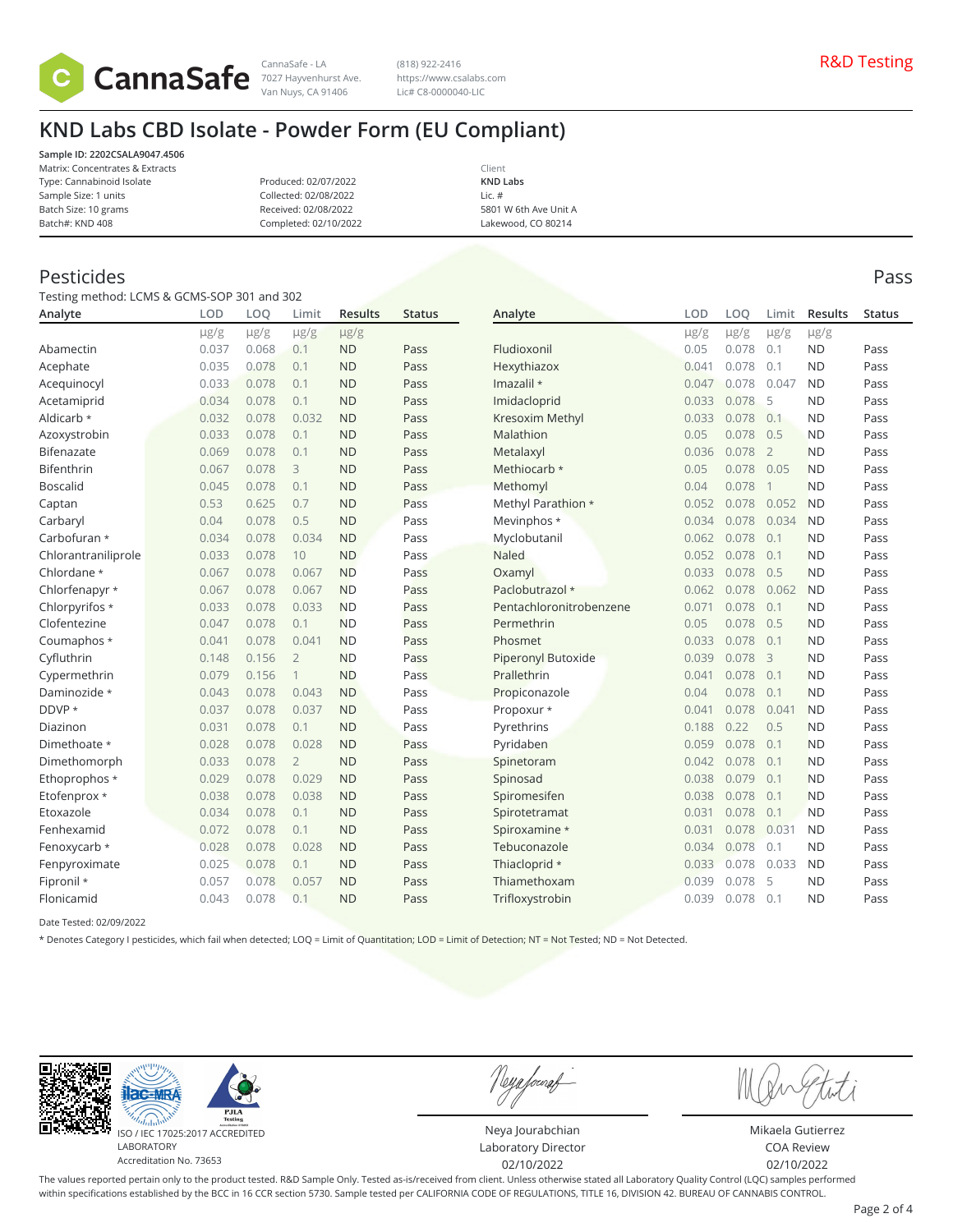

Van Nuys, CA 91406

CannaSafe - LA R&D Testing 7027 Hayvenhurst Ave. (818) 922-2416 https://www.csalabs.com Lic# C8-0000040-LIC

# **KND Labs CBD Isolate - Powder Form (EU Compliant)**

| Sample ID: 2202CSALA9047.4506   |
|---------------------------------|
| Matrix: Concentrates & Extracts |
| Type: Cannabinoid Isolate       |
| Sample Size: 1 units            |
| Batch Size: 10 grams            |
| Batch#: KND 408                 |
|                                 |

Produced: 02/07/2022 Collected: 02/08/2022 Received: 02/08/2022 Completed: 02/10/2022

Client **KND Labs** Lic. # 5801 W 6th Ave Unit A Lakewood, CO 80214

## Microbials Pass

| Testing method: PCR-SOP 401   |              |        |  |  |  |  |
|-------------------------------|--------------|--------|--|--|--|--|
| Analyte                       | Result       | Status |  |  |  |  |
| Aspergillus flavus            | Not Detected | Pass   |  |  |  |  |
| Aspergillus fumigatus         | Not Detected | Pass   |  |  |  |  |
| Aspergillus niger             | Not Detected | Pass   |  |  |  |  |
| Aspergillus terreus           | Not Detected | Pass   |  |  |  |  |
| Salmonella                    | Not Detected | Pass   |  |  |  |  |
| Shiga toxin-producing E. Coli | Not Detected | Pass   |  |  |  |  |

Date Tested: 02/10/2022

LOQ = Limit of Quantitation; LOD = Limit of Detection; NT = Not Tested; ND = Not Detected.

#### Heavy Metal<mark>s Pass and the contract of the contract of the contract of the contract of the contract of the contract of the contract of the contract of the contract of the contract of the contract of the contract of the con</mark>

| Testing method: ICPMS-SOP 502 |           |           |           |                |               |  |
|-------------------------------|-----------|-----------|-----------|----------------|---------------|--|
| Analyte                       | LOD       | LOO       | Limit     | <b>Results</b> | <b>Status</b> |  |
|                               | $\mu$ g/g | $\mu$ g/g | $\mu$ g/g | $\mu$ g/g      |               |  |
| Arsenic                       | 0.005     | 0.05      | 0.2       | $<$ LOQ        | Pass          |  |
| Cadmium                       | 0.003     | 0.05      | 0.2       | <b>ND</b>      | Pass          |  |
| Lead                          | 0.01      | 0.05      | 0.5       | <b>ND</b>      | Pass          |  |
| Mercury                       | 0.002     | 0.05      | 0.1       | $<$ LOQ        | Pass          |  |
|                               |           |           |           |                |               |  |

Date Tested: 02/09/2022

LOQ = Limit of Quantitation; LOD = Limit of Detection; NT = Not Tested; ND = Not Detected.



Neya fouraf

Neya Jourabchian Laboratory Director 02/10/2022

Mikaela Gutierrez COA Review 02/10/2022